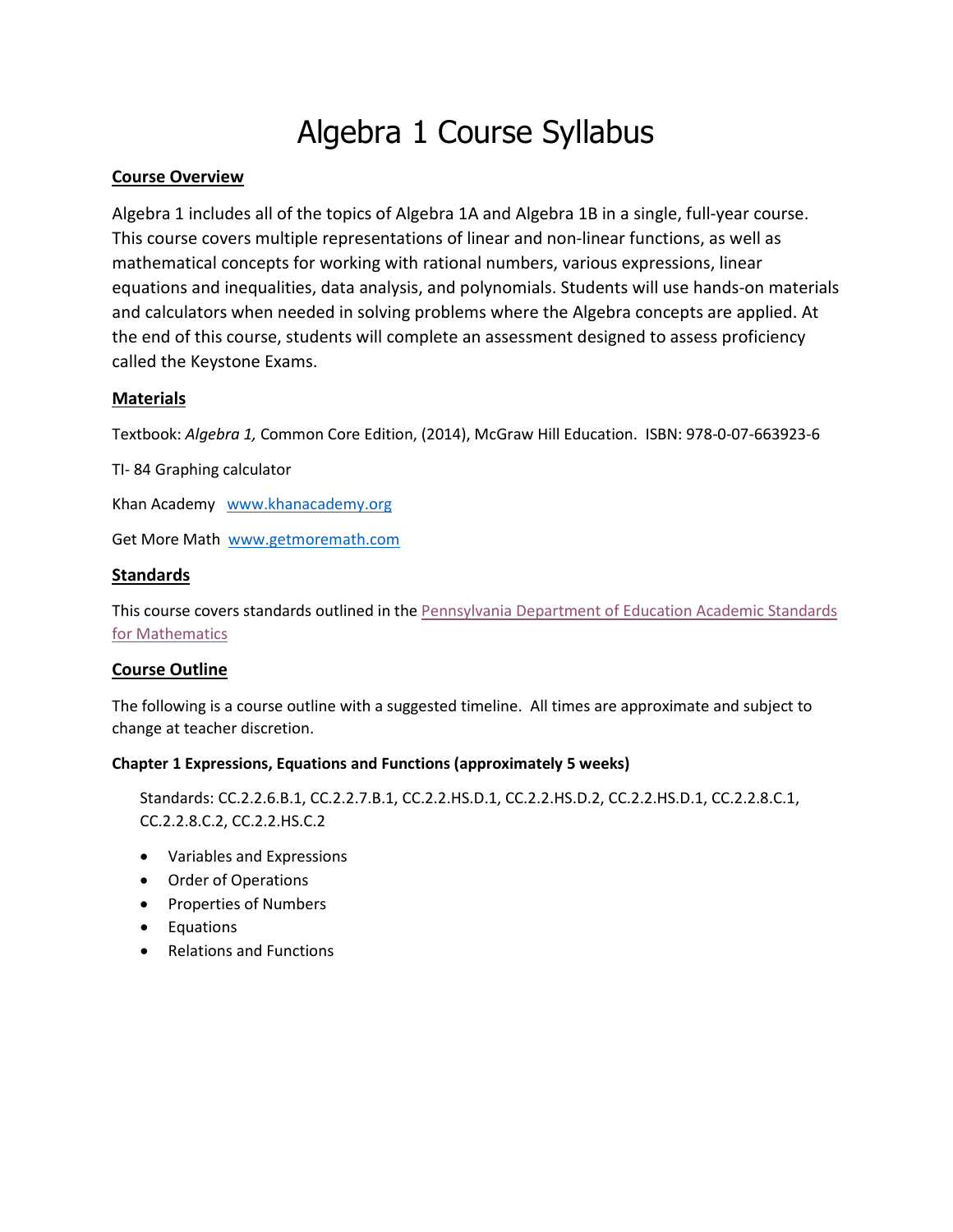## **Chapter 2 Linear Equations (approximately 4 weeks)**

Standards: CC.2.2.7.B.3, CC.2.2.8.B.3, CC.2.2.HS.D.9, CC.2.1.7.D.1

- Writing and Solving Equations
- Absolute Value
- Ratio and Proportion
- Percentage and Weighted Averages

#### **Chapter 3 Linear Functions (approximately 3 weeks)**

Standards: CC.2.2.HS.C.2, CC.2.2.HS.C.3, CC.2.2.8.B.2, CC.2.1.7.D.1

- Graphing Linear Equations
- Rate of Change and Slope
- Variation and Arithmetic Sequences.

#### **Chapter 4 Equations of Linear Functions (approximately 3 weeks)**

Standards: CC.2.2.HS.D.10, CC.2.2.HS.D.7, CC.2.2.HS.D.8, CC.2.2.HS.D.2

- Slope Intercept Form
- Writing Equations of Lines
- Parallel and Perpendicular
- Scatterplots, Median Fit, And Regression

#### **Chapter 5 Linear Inequalities (approximately 3 weeks)**

Standards CC.2.2.HS.D.10, CC.2.2.6.B.2, CC.2.2.HS.D.7

- Solving Linear Inequalities
- Compound Inequalities
- Absolute Value Inequalities

# **Chapter 6 Systems of Equations and Inequalities (Approximately 3 weeks)**

Standards: CC.2.2.HS.D.10, CC.2.2.8.B.3

- Solving a System by Graphing
- Substitution Method
- Elimination Method
- Applications
- Systems of Inequalities